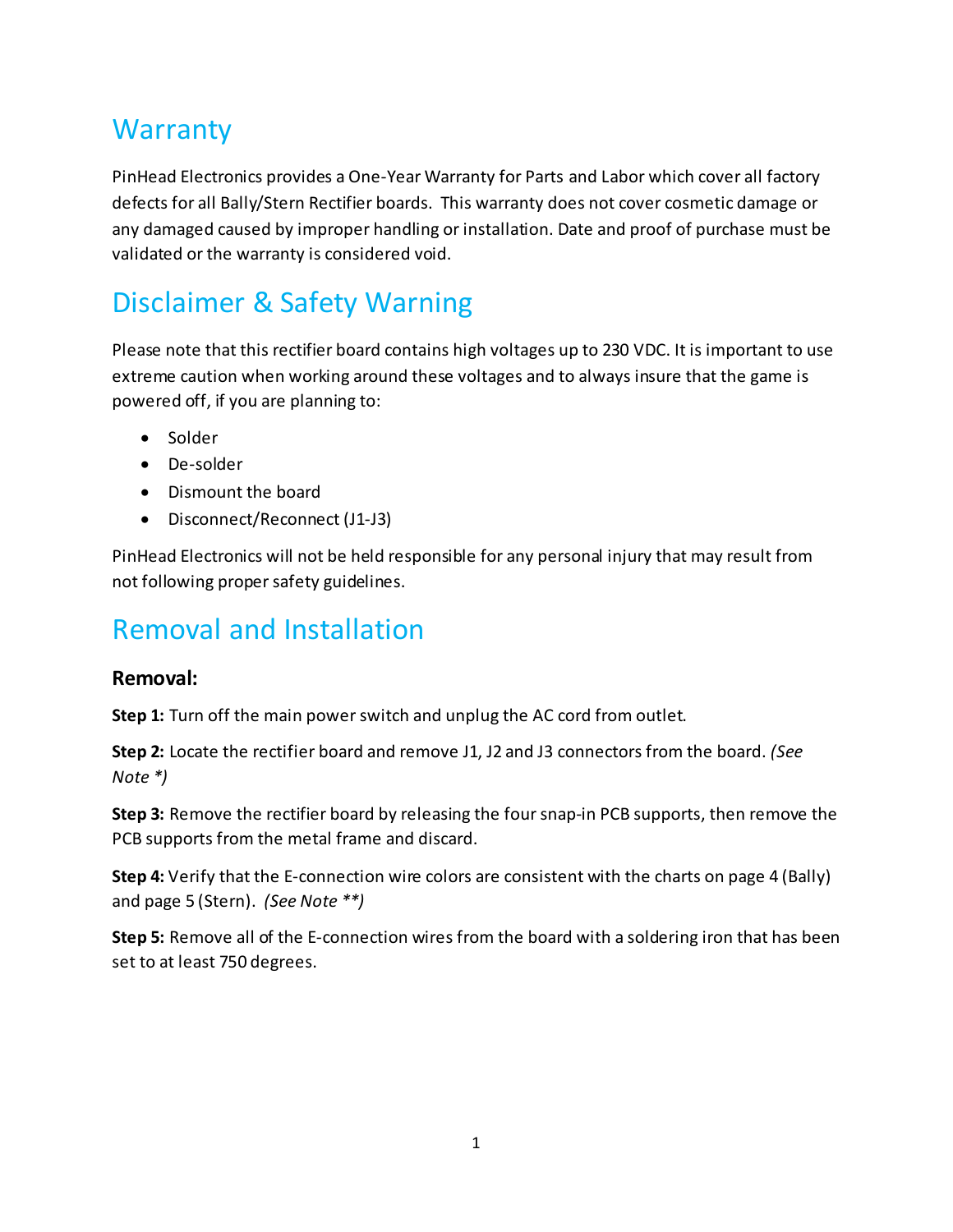#### **Installation:**

**Step 1:** Install the four new PCB supports provided in the accessory package.

**Step 2:** Solder all E-connection wires starting from E1 to E12 following the correct chart attached and/or noted color changes based on owner manual/schematic. Once all of the wires have been installed, recheck each E-connection and verify that each wire is connected securely and correctly. *(See Note \*\*\*)*

**Step 3:** Snap the board onto the newly installed PCB supports while making sure that the E-connections are not pinched between the PCB supports.

**Step 4:** Replace the old connectors with the new Molex housings and trifurcon connectors. (This job requires a Molex style crimping tool). It is best to replace one wire at a time, this helps reduce the risk of placing a wire in the wrong position. *(See Note \*\*\*\*)*

**Step 5:** Verify that the newly installed wires are in their proper locations (refer to the original schematic if necessary). Reconnect J1, J2 and J3 connectors to the rectifier board. Plug the AC cord into the outlet and power on the machine to verify that the machine boots properly. If the game does not boot then turn off the machine and unplug the AC cord from outlet to recheck all of your connections.

**Step 6:** Remove the protective plastic from the fuse cover and snap the fuse cover back into place using the four supports that are provided.

**Step 7:** Sometimes the large R1 and R2 power resistors can move around during shipping, so it is important to verify that both resistors are not lying against the bridge rectifier or the board's surface. Both resistors should have a 1/16 inch gap between the board and the resistor. This gap helps to reduce the surface temperature of the board.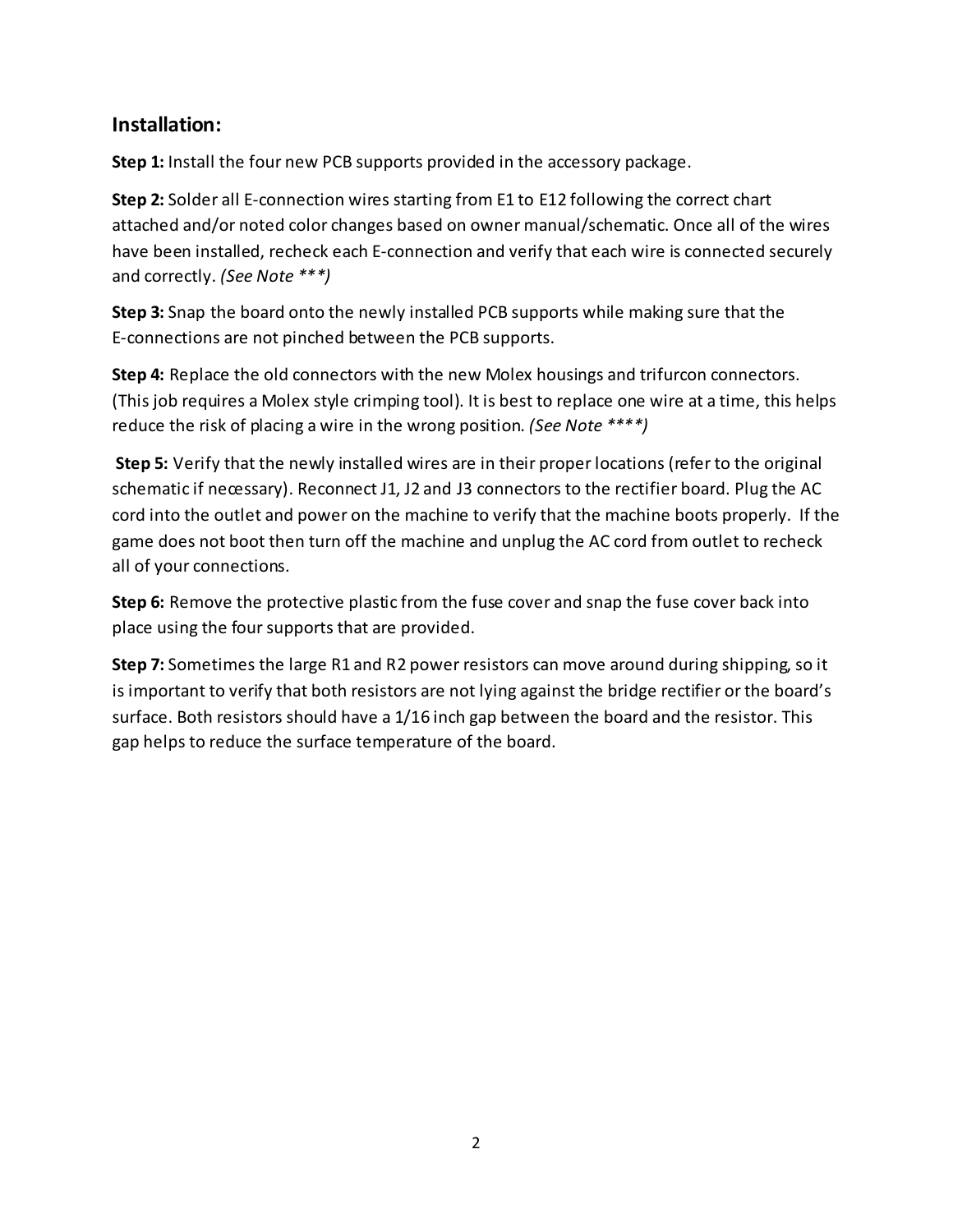### Installation Notes

**\*** If the original rectifier board is present you will need to remove the 3 screws that hold the bridge rectifiers to the heat sink. All 3 screws are located near the top center of the board.

**\*\*** The charts given may contain slight differences based on your particular machine and therefore should only be used as a general guideline. If one of the wire colors does not match the chart, then refer to your original owners manual and schematic, make note of the change and proceed to the next step.

**\*\*\*** Typically most soldering applications require a temperature setting of 750 degrees Fahrenheit. However, for this application I recommend setting your iron to 800 - 850 degrees. The reason for this is that your new board has a heavy duty copper layer which dissipates heat at a much higher rate than a standard 1oz copper board. Therefore, a higher soldering iron temperature is required to melt the solder quickly and efficiently.

**\*\*\*\*** You will notice that connector J1 has 9 pins whereas your game may only have 8 pins for J1. The 9<sup>th</sup> pin is required for Future Spa, KISS and Space Invaders. For all other games the 9<sup>th</sup> pin will remain unused.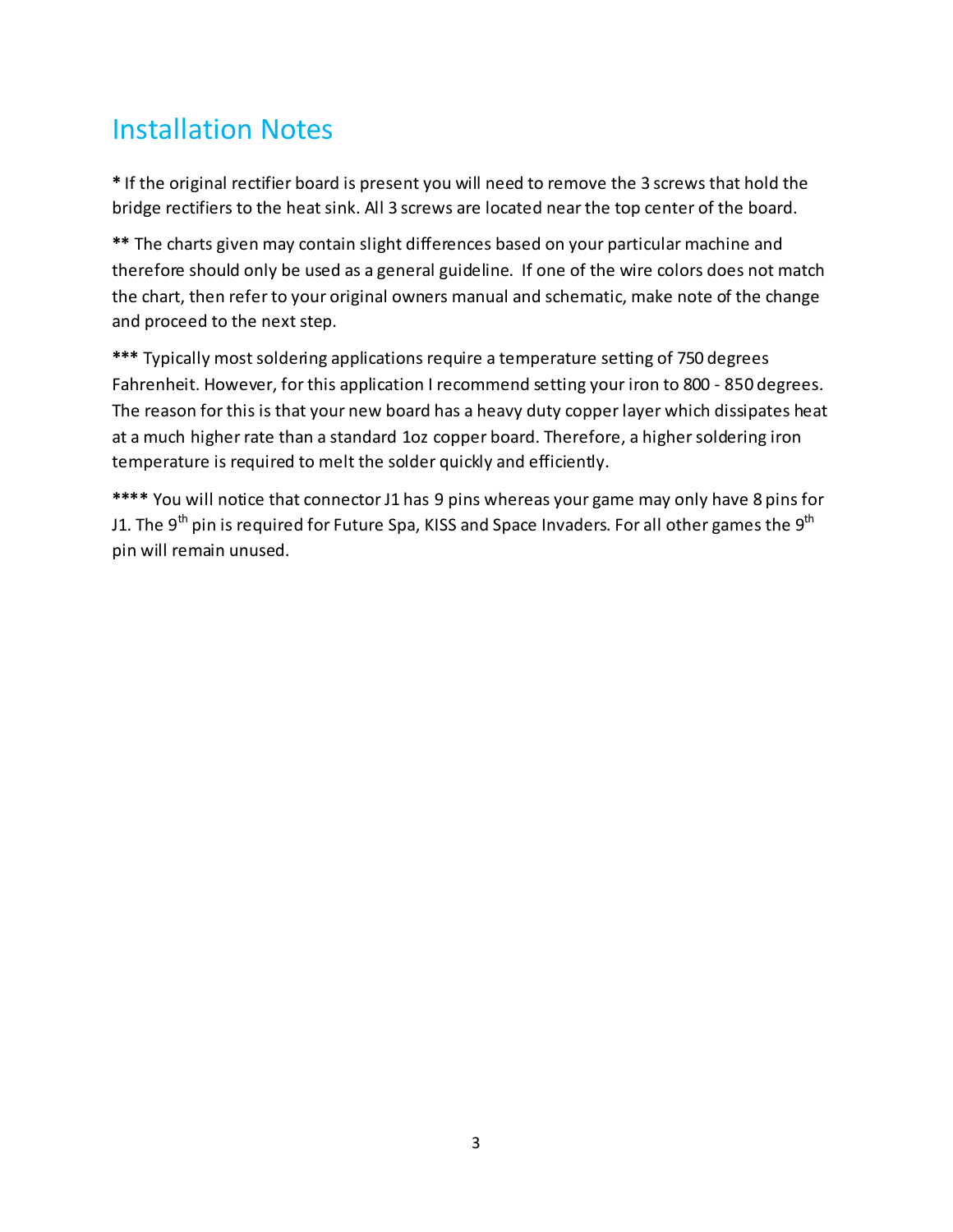| <b>Board</b><br><b>Connection</b> | <b>Wire Color / Gauge</b>         | <b>Transformer</b><br>Lug | <b>Circuit Description</b>                |
|-----------------------------------|-----------------------------------|---------------------------|-------------------------------------------|
| E1                                | Red 18 AWG                        | 5                         | Primary AC Hot                            |
| E2                                | Yellow 18 AWG                     | 1                         | <b>Primary Neutral</b>                    |
| E <sub>3</sub>                    | Red 20 AWG                        | $\overline{2}$            | Solenoid Bus Hot                          |
| E <sub>4</sub>                    | White/Red 20 AWG                  | 6                         | Solenoid Bus Neutral                      |
| E <sub>5</sub>                    | Green 20 AWG                      | 8                         | Display High Voltage Hot                  |
| E <sub>6</sub>                    | White/Green 20 AWG                | 10                        | Display High Voltage Neutral              |
| E7                                | Blue $18$ AWG $(2 \text{ wires})$ | 17                        | <b>GI</b> Bus Hot                         |
| E <sub>8</sub>                    | Black 18 AWG (2 wires)            | 18                        | <b>GI</b> Bus Neutral                     |
| E <sub>9</sub>                    | Orange 18 AWG                     | 13                        | Controlled Lamp Bus Hot                   |
| E10                               | Green 18 AWG                      | 14                        | Controlled Lamp Bus Neutral               |
| E11                               | White 20 AWG                      | 15                        | 12V Input for 5-Volt Regulator<br>Hot     |
| E12                               | White/Black 20 AWG                | 16                        | 12V Input for 5-Volt Regulator<br>Neutral |

## Bally Wiring Diagram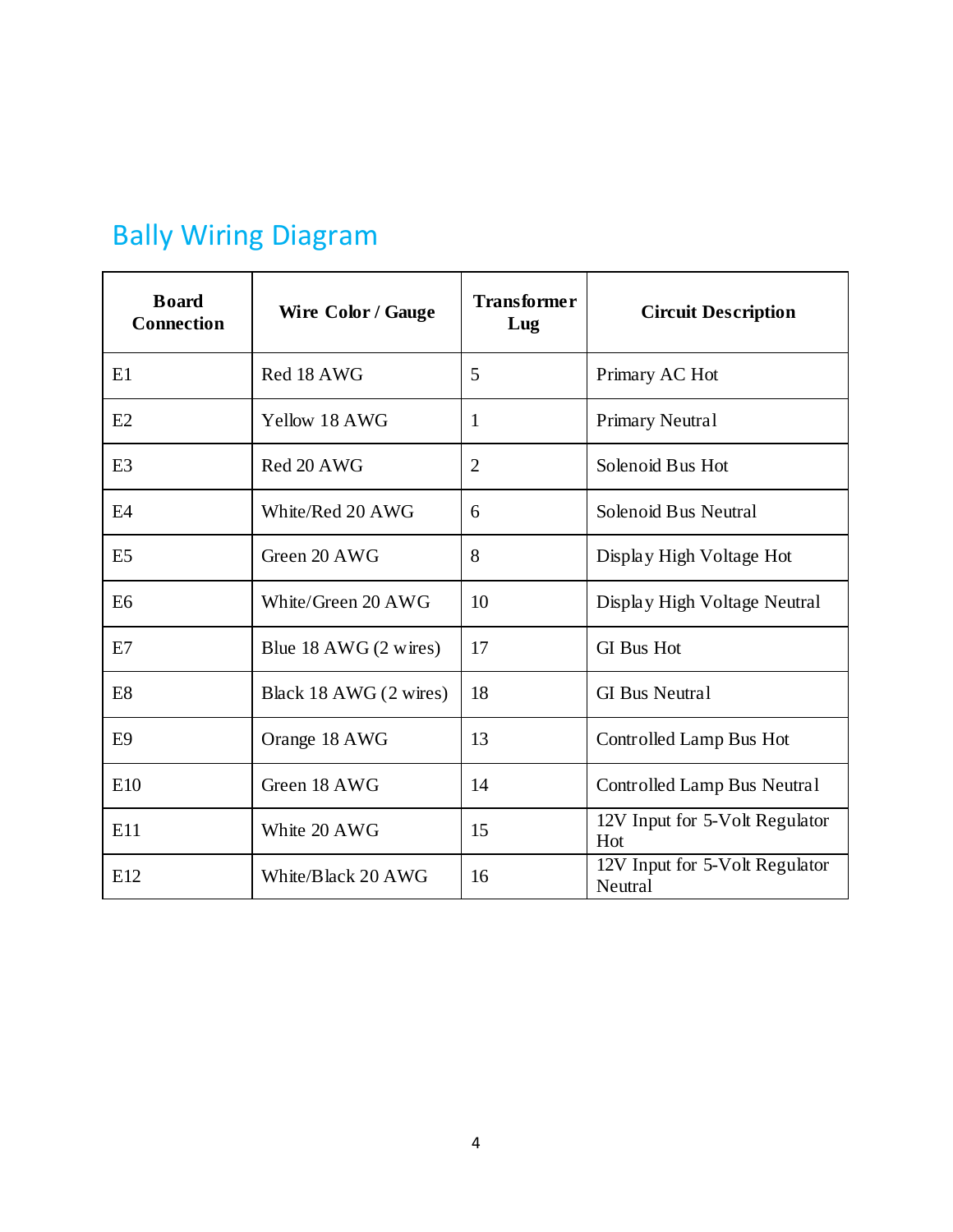| <b>Board</b><br><b>Connection</b> | <b>Wire Color / Gauge</b> | <b>Transformer</b><br>Lug | <b>Circuit Description</b>                |
|-----------------------------------|---------------------------|---------------------------|-------------------------------------------|
| E1                                | Red/Red                   | $\mathbf{1}$              | Primary AC Hot                            |
| E2                                | Yellow/Yellow             | 9                         | Primary Neutral                           |
| E <sub>3</sub>                    | Red/Yellow                | $\overline{2}$            | Solenoid Bus Hot                          |
| E <sub>4</sub>                    | White/Red                 | 6                         | Solenoid Bus Neutral                      |
| E <sub>5</sub>                    | Green/White               | 8                         | Display High Voltage Hot                  |
| E <sub>6</sub>                    | White/Green               | 10                        | Display High Voltage Neutral              |
| E7                                | Blue/Blue                 | 17                        | <b>GI</b> Bus Hot                         |
| E <sub>8</sub>                    | <b>Black/Black</b>        | 18                        | <b>GI</b> Bus Neutral                     |
| E <sub>9</sub>                    | Orange/Orange             | 13                        | Controlled Lamp Bus Hot                   |
| E10                               | Green/Green               | 14                        | Controlled Lamp Bus Neutral               |
| E11                               | White/White               | 15                        | 12V Input for 5-Volt Regulator<br>Hot     |
| E12                               | White/Gray                | 16                        | 12V Input for 5-Volt Regulator<br>Neutral |

# Stern Wiring Diagram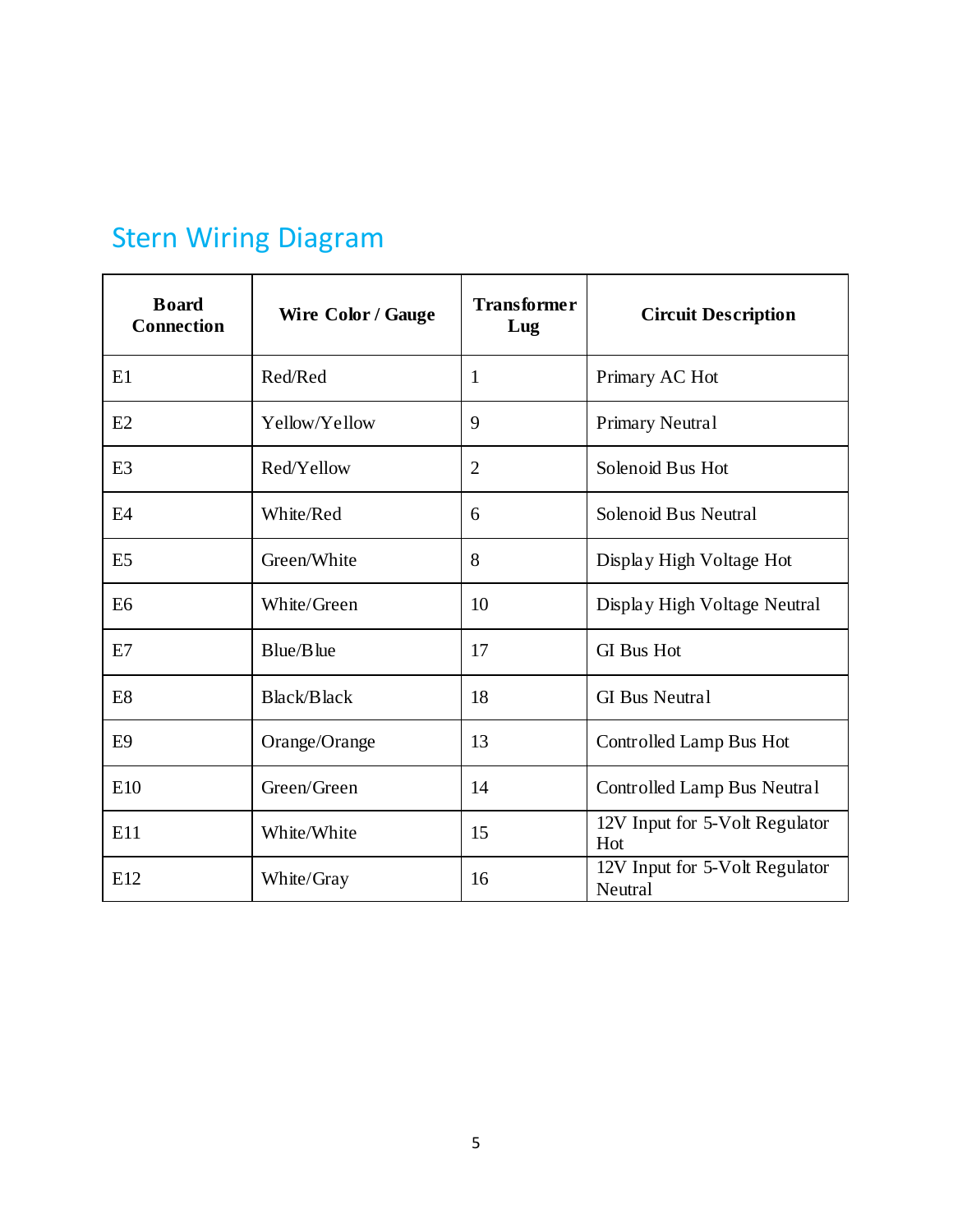# Bally Games Supported

| $A-F$             | H - Night Rider             | Nitro - Six Million<br><b>Dollar Man</b> | Skateball-V               |
|-------------------|-----------------------------|------------------------------------------|---------------------------|
| <b>Black Jack</b> | <b>Harlem Globetrotters</b> | Nitro Ground Shaker                      | <b>Skateball</b>          |
| Dolly Parton      | Hotdoggin                   | Paragon                                  | Space Invaders            |
| Eight Ball        | <b>Kiss</b>                 | Playboy                                  | <b>Star Trek</b>          |
| Evel Knievel      | Lost World                  | Power Play                               | <b>Strikes and Spares</b> |
| Freedom           | Mata Hari                   | <b>Rolling Stones</b>                    | Supersonic                |
| Frontier          | <b>Mystic</b>               | Silverball Mania                         | Viking                    |
| Future Spa        | Night Rider                 | Six Million Dollar<br>Man                | <b>Voltan Escapes</b>     |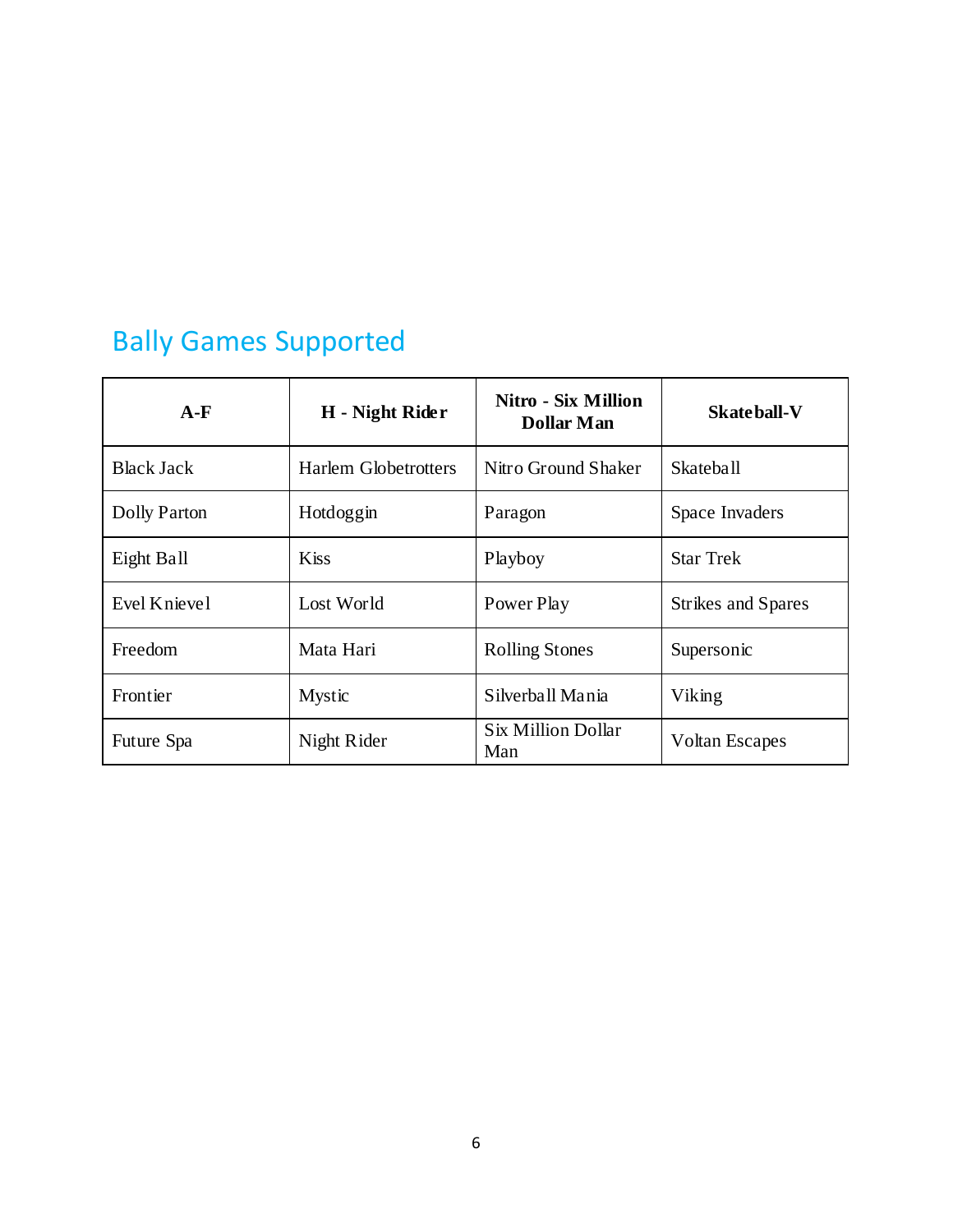## Stern Games Supported

| $A - D$                | $F - L$     | $M - Q$            | $S - Z$      |
|------------------------|-------------|--------------------|--------------|
| Ali                    | Flight 2000 | Magic              | Seawitch     |
| Big Game               | Free Fall   | Memory Lane        | Split Second |
| Catacomb               | Galaxy      | Meteor             | Stargazer    |
| Cheetah                | Hot Hand    | Nine Ball          | <b>Stars</b> |
| <b>Cosmic Princess</b> | Iron Maiden | Nugent             | Stingray     |
| Dracula                | Lazorlord   | <b>Orbitor One</b> | Trident      |
| Dragonfist             | Lectronamo  | Pinball            | Viper        |
|                        | Lightning   | Quicksilver        | Wildfyre     |

[http://www.pinheadelectronics.com](http://www.pinheadelectronics.com/) Copyright 2012 PinHead Electronics All rights reserved